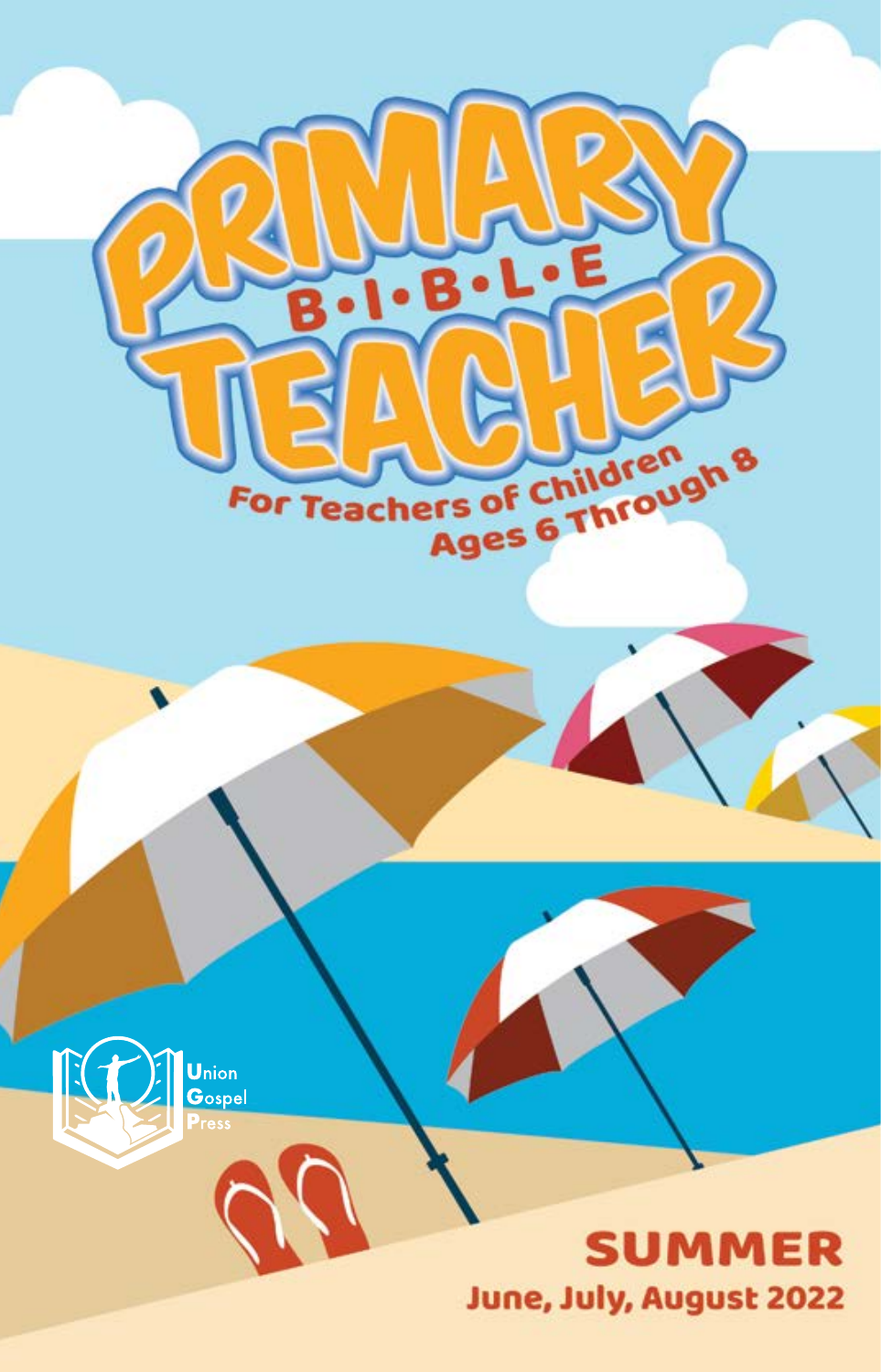# **Primary Bible Teacher**

### **SUMMER QUARTER** June, July, August 2022

#### **Servants and Healers**

#### **UNIT I: Faithful to Serve**

| June 5—God Has a Job for Samuel—I Sam. 3:1-9. 19-20: 7:3-5. 10. 12 …………………………………… |     |
|-----------------------------------------------------------------------------------|-----|
|                                                                                   | - 9 |
|                                                                                   |     |
|                                                                                   |     |

#### **UNIT II: Faithful to Prophesy**

| July 10—Micah Is Faithful to God's Message—Mic. 2:4-11 …………………………………………………………………… |  |
|-----------------------------------------------------------------------------------|--|
| July 17—Habakkuk Praises God's Faithfulness—Hab. 2:1-5; 3:17-19 ………………………… 27     |  |
| July 24—Ezekiel Gives God's People Hope—Ezek. 37:1-14 ………………………………………… 30         |  |

#### **UNIT II: Faithful to Heal**

#### **Editor in Chief: Kenneth Sponsler**

Jnion  ${\bf G}$ ospel Press

**Edited and published quarterly by THE INCORPORATED TRUSTEES OF THE GOSPEL WORKER SOCIETY UNION GOSPEL PRESS DIVISION**

**Rev. W. B. Musselman, Founder**

**Price: \$3.25 per quarter\* \$13.00 per year\*** *\*shipping and handling extra*

**ISBN 978-1-64495-227-6**

This material is part of the "Christian Life Series," copyright © 2022 by Union Gospel Press. All rights reserved. No portion of this publication may be reproduced in any form or by any means without written permission from Union Gospel Press, except as permitted by United States copyright law. Edited and published quarterly by The Incorporated Trustees of the Gospel Worker Society, Union Gospel Press Division. Mailing address: P.O. Box 301055, Cleveland, Ohio 44130-0915. Phone: 216-749-2100. www.uniongospelpress.com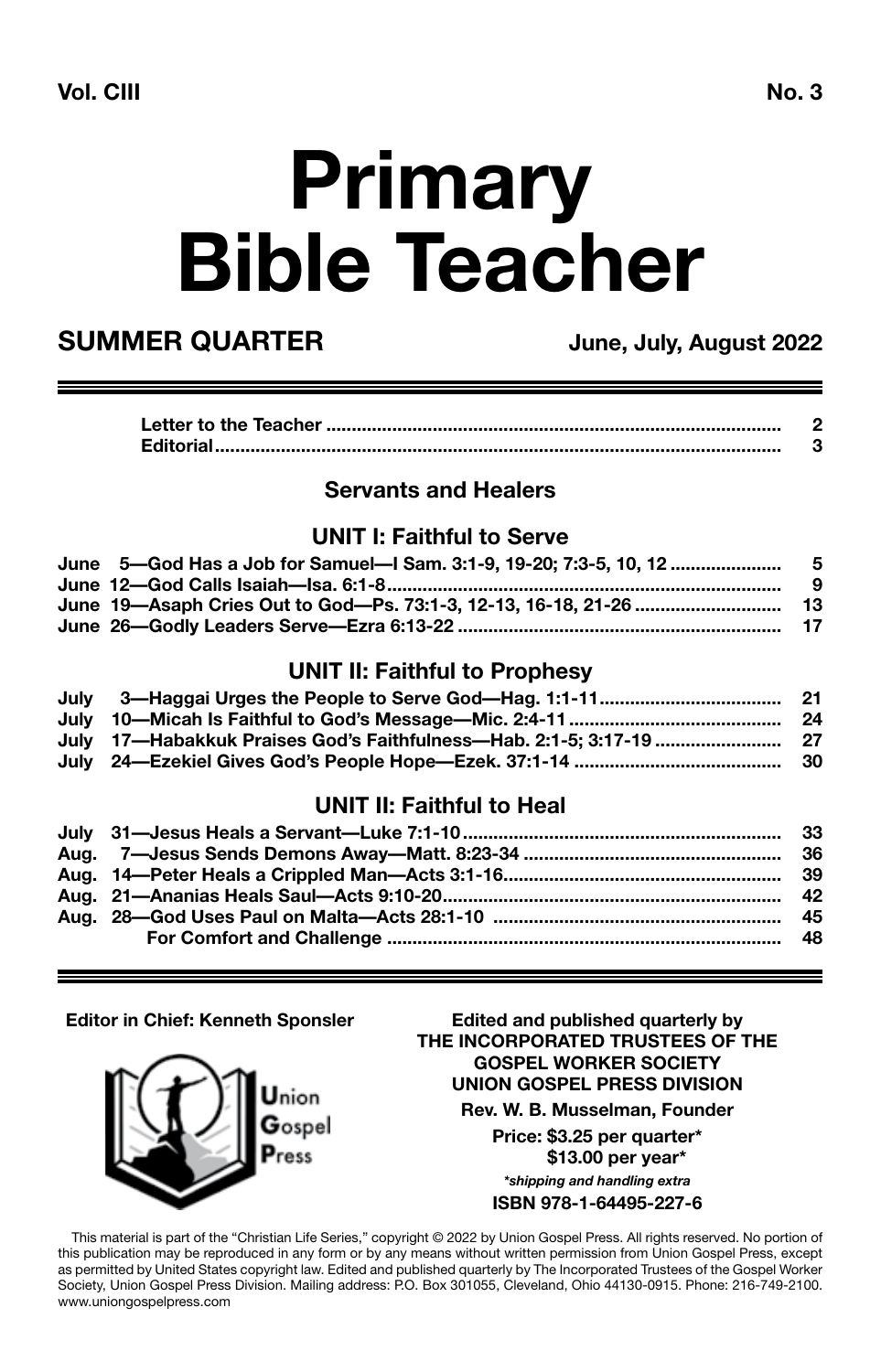### DEAR PRIMARY TEACHER:

Overestimating one's importance is a common mistake made among those who are eventually humbled by failure in a big way. Good servants of the Lord, however, are quick to recognize their own insufficiency and inability apart from the Lord's guidance and sustainment. This quarter's lessons have no shortage of people who obeyed the Lord and relied on Him.

The prophets Samuel and Isaiah are among the servants of the Lord who appear in the first unit, lessons 1 through 4. Your students might take particular interest in and be encouraged by the fact that Samuel served the Lord from his youth. Faithfulness to the Lord can present challenges, but God remains faithful to His Word and people throughout those challenges. Asaph eventually recognized this truth in the quarter's third lesson and praised the Lord accordingly. The first unit concludes by showing how good leadership played an integral role in the rebuilding of the temple in Jerusalem.

As the events of the Old Testament unfolded, God would from time to time give messages to His people via His prophets. The second unit, lessons 5 through 8, starts off with Haggai and then Micah being given messages that were not necessarily popular but were truthful and convicting for the Israelites. Still, these men bravely proclaimed God's Word. The unit closes out with lessons that focus on Habakkuk praising God for His faithfulness and Ezekiel delivering a message of hope.

The quarter's final unit, lessons 9 through 13, picks up in the New Testament. The unit's first lesson presents a clear demonstration of Jesus' power to heal, even from long range, as He healed the servant of a centurion without even physically being present with the servant. In the following week's lesson, Jesus displayed His power and authority over the forces of nature and demons. The signs done by Jesus show that He is the Son of God and the anticipated Saviour.

The final three lessons of the quarter focus on God working through chosen people to bring healing while also validating the truth of the gospel of Jesus Christ through them. The apostle Peter is prominently used by God in lesson 11 when a crippled man received the ability to walk. In the following lesson, Ananias was used by the Lord in restoring sight to a man named Saul, who later became better known as the apostle Paul. In the quarter's final lesson, Paul was delivered from suffering subsequent harm from a venomous snakebite and was then used by God to bring healing to natives of an island called Melita.

Throughout this quarter's lessons, faithful and committed service to the Lord is paired with faithful and committed sustainment from the Lord. While the quarter's material highlights the manner in which numerous people were used by God in the advancement of His plan, the ultimate Servant of God is His Son, Jesus. And the ultimate healing and deliverance from sin come through faith in Him.

May the Lord use you in an awesome way as you strive to impart His truth to the young lives in your class.

God bless,

*Reginald Coats*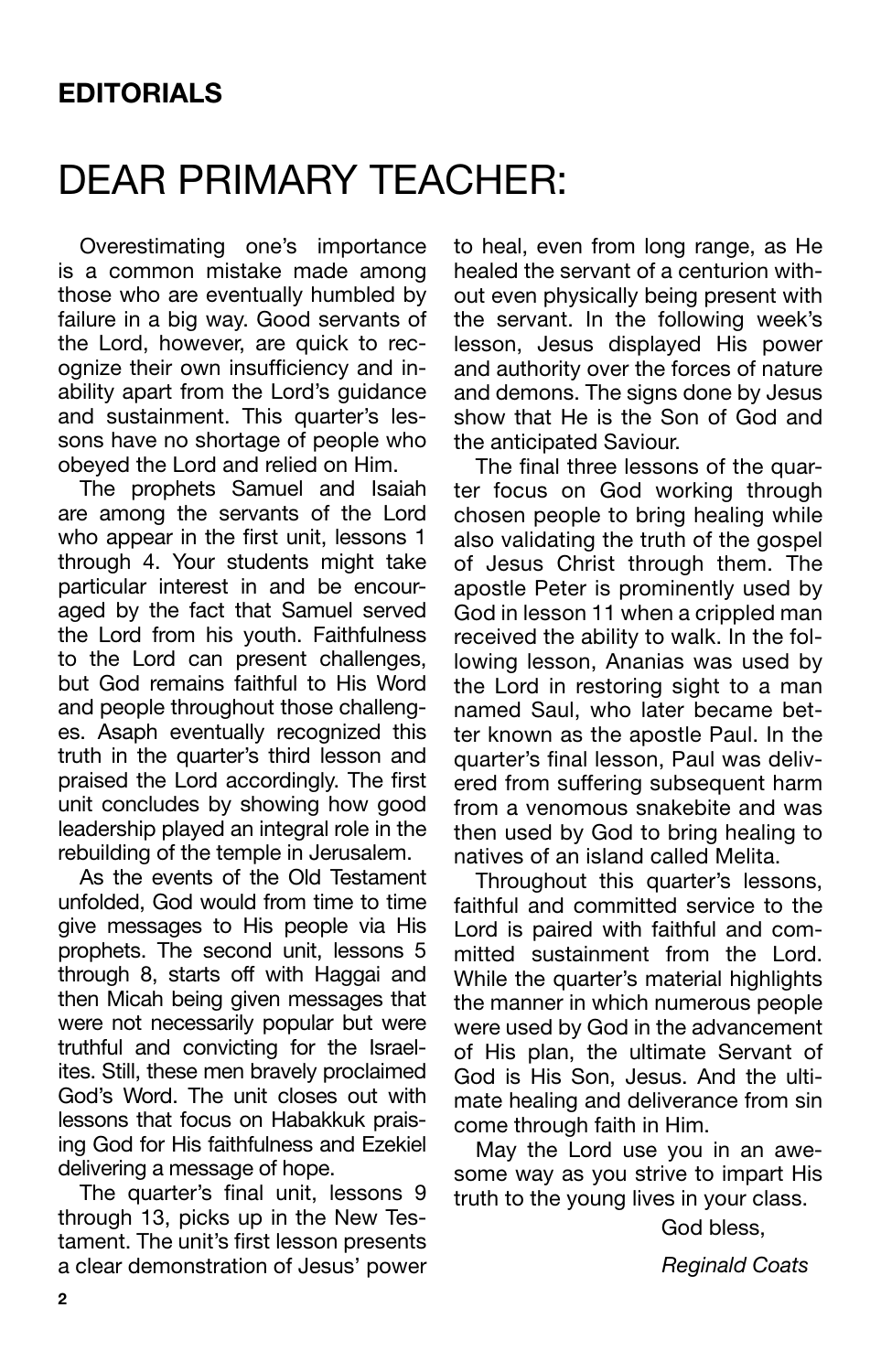### A Few Things to Keep in View

Our own childhood is something that can feel so far behind us that it is no longer even detected in our rearview mirror. As teachers, however, there are some important aspects of being a child that we must remember and take into consideration in order to teach primary students effectively. Let us take a look at a few of the factors that are important to remember.

Your students are likely to take what they hear in the most literal way. Figures of speech frequently taken for granted by adults can cause an immense amount of confusion for primaries. An added concern is the fact that they might not verbally express their confusion to you.

Take accepting or inviting Jesus into one's heart for example. Students can be told that this is something they need to do. But in a literal sense, inviting Jesus into one's heart does not save anyone. A person must actually believe that Jesus died for his or her sins and was raised from the dead (Rom. 10:9; I Thess. 4:14-17). The person must trust Jesus as Saviour, which may or may not be a reality for someone who claims to have "invited Jesus" into his heart. Take time to carefully articulate biblical truth, and encourage students to ask questions when they do not have a good understanding of topics covered in a lesson.

The attention span of children also plays a critical role in the learning process. Perhaps you would love nothing more than for your students to value the words coming from your mouth more than the greatest treasure ever discovered. That would definitely be a dream come true for any teacher. The truth of the matter, however, is that all kinds of thoughts can be popping in and out of your students' minds as

you read from the lesson or recite material that you have so wonderfully and carefully prepared for them. Students might unwittingly disconnect from the lesson to mentally reconnect at some later point to do things as seemingly insignificant as pondering whether they should try leaving pickles on their hamburger the next time they are given a chance to do so.

As a teacher, you should not necessarily perceive this as a personal indictment. There are limitations to your students' minds due to the current developmental stage and maturity level of their brains. For this reason, the task of keeping your students engaged will always be a challenging one. Preparing and making use of visual aids can be a powerful and helpful tool in this regard. Asking questions that give children an opportunity to use their imaginations and express their interests can also assist in an integral way. By doing this and incorporating student feedback into the lesson in some way, you will render your primary students more inclined to stay interested as the lesson is being presented.

Expecting your students to remain seated with their hands nicely folded on their laps throughout the entire duration of class is also unreasonable. As you are probably already well aware, vibrant primary students are full of energy and will find sitting still for prolonged periods of time nearly impossible. Look for opportunities to convert their energy and enthusiasm into productive and fun interaction throughout your time in class.

A teacher should also think critically about the way he presents the lesson. A lesson might not seem complete apart from having a "moral to the story." However, not every biblical passage has a moral to the story. A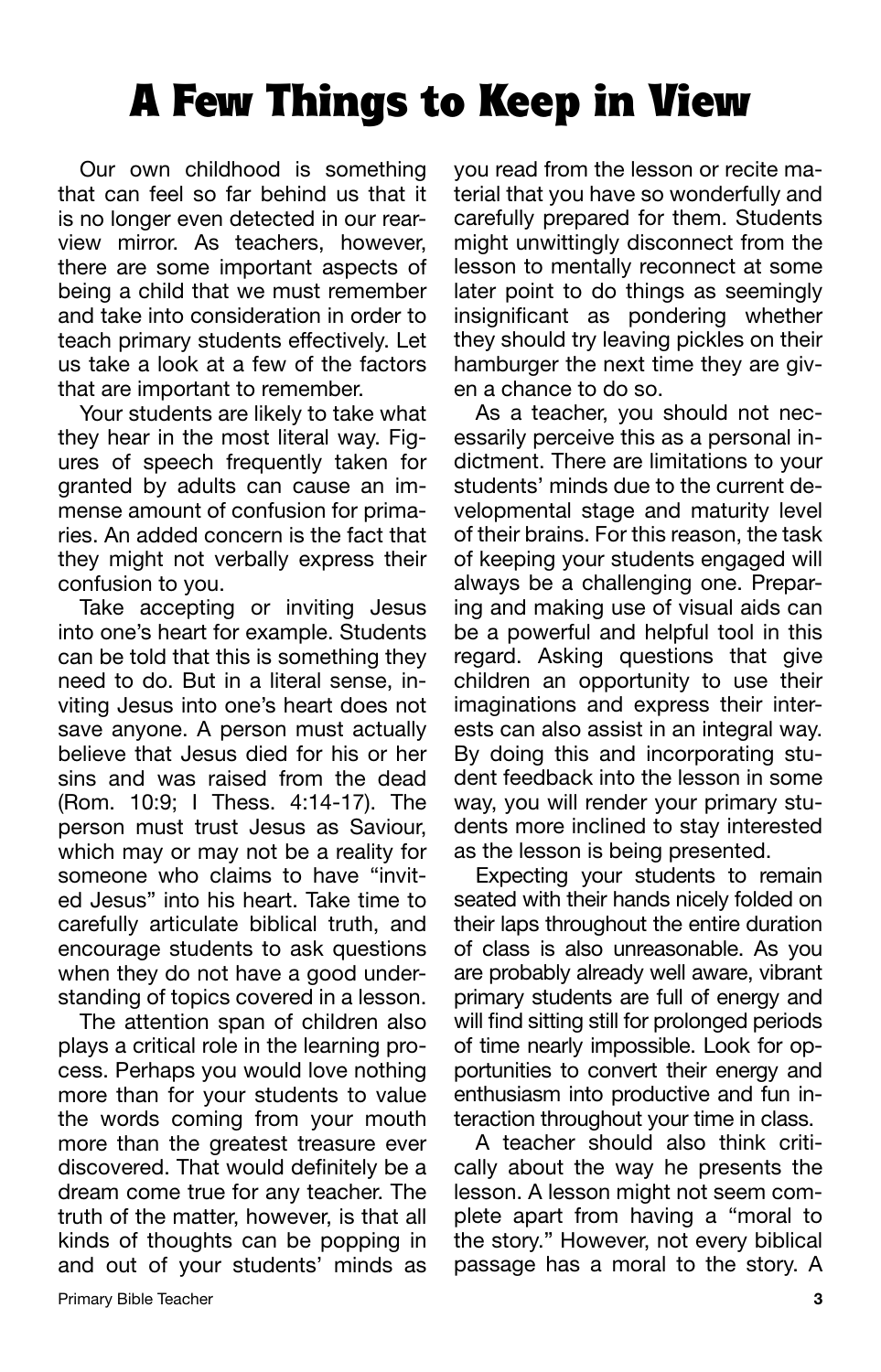passage might simply and accurately give an account of events that took place. Of course, all God's people can learn and benefit from the entirety of His Word (II Tim. 3:16-17), but be on guard and avoid giving in to the urge of imposing a moralistic teaching on every lesson.

When all the seemingly smaller narratives and other passages in Scripture are put together, what can always be seen is the fact that God is at work and is faithfully working in and through His people to accomplish the ultimate plan and goal of glorifying Himself. Bringing the gift of salvation through His Son, Jesus, is paramount in that endeavor. As you prepare to teach each week, try challenging yourself to identify in the lesson text how God worked through people and situations to glorify Himself.

Instead of always giving a moral to the story, bolster your students' faith by helping them recognize how God has faithfully been with His people and how He has worked through them to glorify Himself over the course of human history. Help your students to understand that even the smaller biblical accounts in a given lesson are part of God's much bigger plan.

The events of the Bible can seem like ancient history, and actually they are. It is important that your students understand that the people in the Bible were real. The Bible is not fictional literature, and the heroes and villains of works of fiction should not be viewed on par with the people whose lives are recorded in the Bible.

Through Scripture, we learn that those who would faithfully serve the Lord have always faced problems and persecution of various forms. They have had to overcome challenges and deal with adversity in real life. Attempts to make connections between the lives and situations of people in the Bible with the lives of students can go a long way in helping students de-

velop beliefs and convictions that are rooted in the truth of God's Word.

There is another component that must be kept in view and put into practice when teaching. In fact, *love*  is to be an integral component in all that a Christian does (cf. I Cor. 13:3), and teaching is, of course, no exception. Children will no doubt take notice when your actions and conversation show genuine concern for them. By remembering names and details that have been shared with you, you can demonstrate love and concern for students.

When asking a student about how he or she is doing, you should be prepared to listen and respond appropriately to whatever information is then shared with you. More often than not, you will receive a quick response affirming that all is well after asking a student how he or she is doing. However, there may also be times when a student is dealing with some serious issues. If that is the case, you will need to be ready and prepared to listen and respond accordingly. Failing to do so in order to quickly move on to other matters will likely result in the student developing serious doubts about your actual level of care and concern. Remember, love must be demonstrated through actions. Taking time to pray with students and remembering to ask follow-up questions over the course of subsequent weeks will convey to the students in your class that you really care.

Teaching primary students is not easy, and your time and effort might be taken for granted from time to time. But one very important truth that you must never lose sight of or take for granted is the fact that the Lord is with you and using you to make a tremendous impact on the lives of young students. Your efforts are not in vain, and the investment that you are making now has the potential to be used by God for His glory for years to come.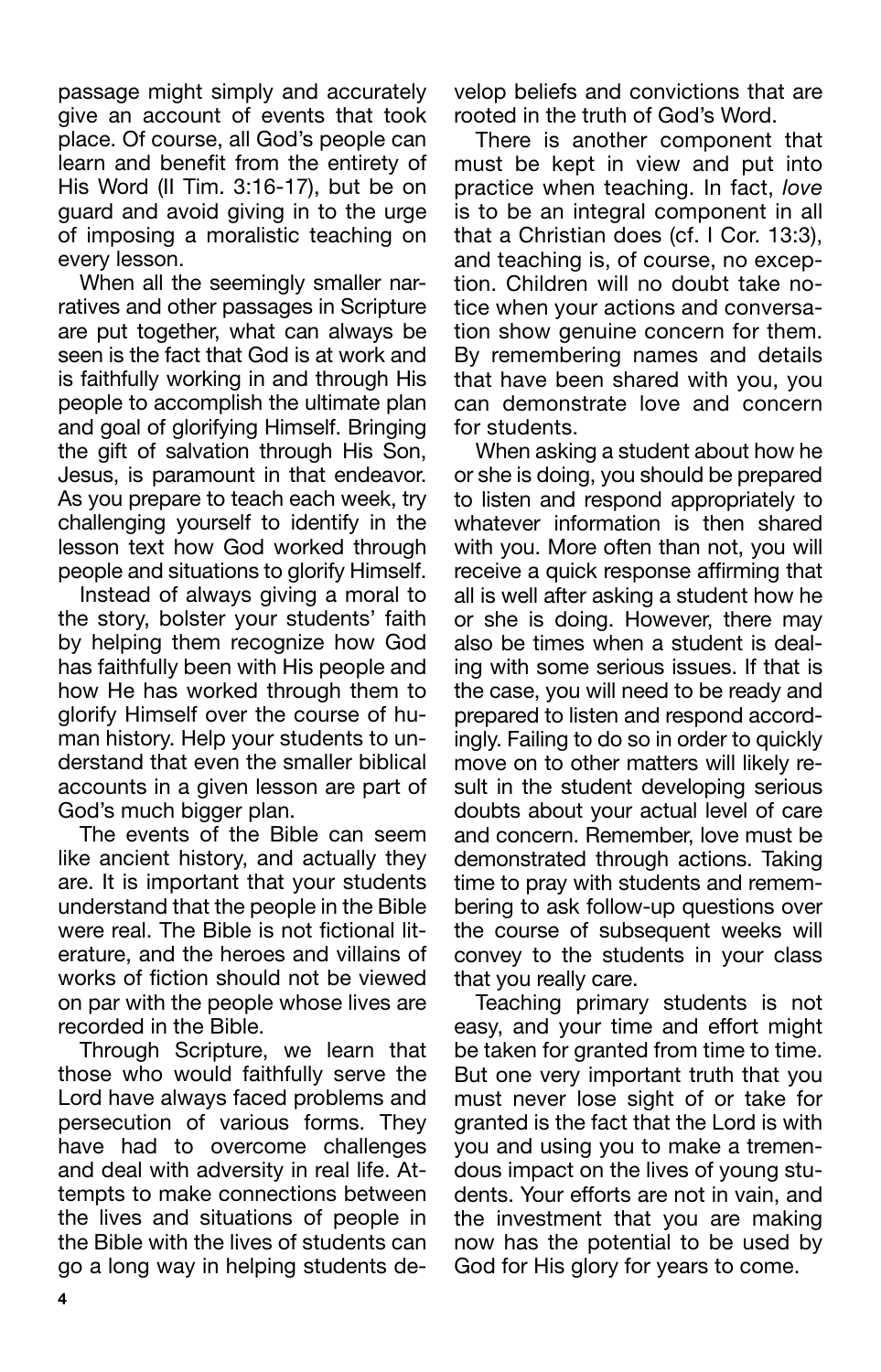

© The Classic Bible Art Collection

Eli helped Samuel realize that he had heard from God.

### God Has a Job for Samuel

Lesson Text: I Samuel 3:1-9, 19-20; 7:3-5, 10, 12

**GOLDEN TEXT—"And the Lord . . . called as at other times, Samuel, Samuel. Then Samuel answered, Speak; for thy servant heareth" (I Samuel 3:10).**

### Scripture Lesson Text

**I SAMUEL 3:1** And the child Samuel ministered unto the Lorp before Eli. And the word of the Lord was precious in those days; *there was* no open vision.

**2 And it came to pass at that time, when Eli** *was* **laid down in his place, and his eyes began to wax dim,** *that* **he could not see;**

3 And ere the lamp of God went out in the temple of the Lorp, where the ark of God was. and Samuel was laid down *to sleep;*

**4 That the Lord called Samuel: and he answered, Here** *am* **I.**

5 And he ran unto Eli, and said, Here *am* I; for thou calledst me. And he said, I called not; lie down again. And he went and lay down.

**6 And the Lord called yet again, Samuel. And Samuel arose and went to Eli, and said, Here** *am* **I; for thou didst call me. And he answered, I called not, my son; lie down again.**

7 Now Samuel did not yet know the LORD, neither was the word of the LORD yet revealed unto him.

**8 And the Lord called Samuel again the third time. And he arose and went to Eli, and said, Here** *am* **I; for thou didst call me. And Eli perceived that the Lord had called the child.**

9 Therefore Eli said unto Samuel, Go, lie down: and it shall be, if he call thee, that thou shalt say, Speak, Lorp; for thy servant heareth. So Samuel went and lay down in his place.

19 And Samuel grew, and the Lorp was **with him, and did let none of his words fall to the ground.**

20 And all Israel from Dan even to Beersheba knew that Samuel *was* established *to*  be a prophet of the Lord.

**7:3 And Samuel spake unto all the house of Israel, saying, If ye do return unto the Lord with all your hearts,** *then* **put away the strange gods and Ashtaroth from among you, and prepare your hearts unto the Lord, and serve him only: and he will deliver you out of the hand of the Philistines.**

4 Then the children of Israel did put away Baalim and Ashtaroth, and served the LORD only.

**5 And Samuel said, Gather all Israel to Mizpeh, and I will pray for you unto the Lord.** 

10 And as Samuel was offering up the burnt offering, the Philistines drew near to battle against Israel: but the LORD thundered with a great thunder on that day upon the Philistines, and discomfited them; and they were smitten before Israel.

**12 Then Samuel took a stone, and set** *it*  **between Mizpeh and Shen, and called the name of it Eben-ezer, saying, Hitherto hath the Lord helped us.**